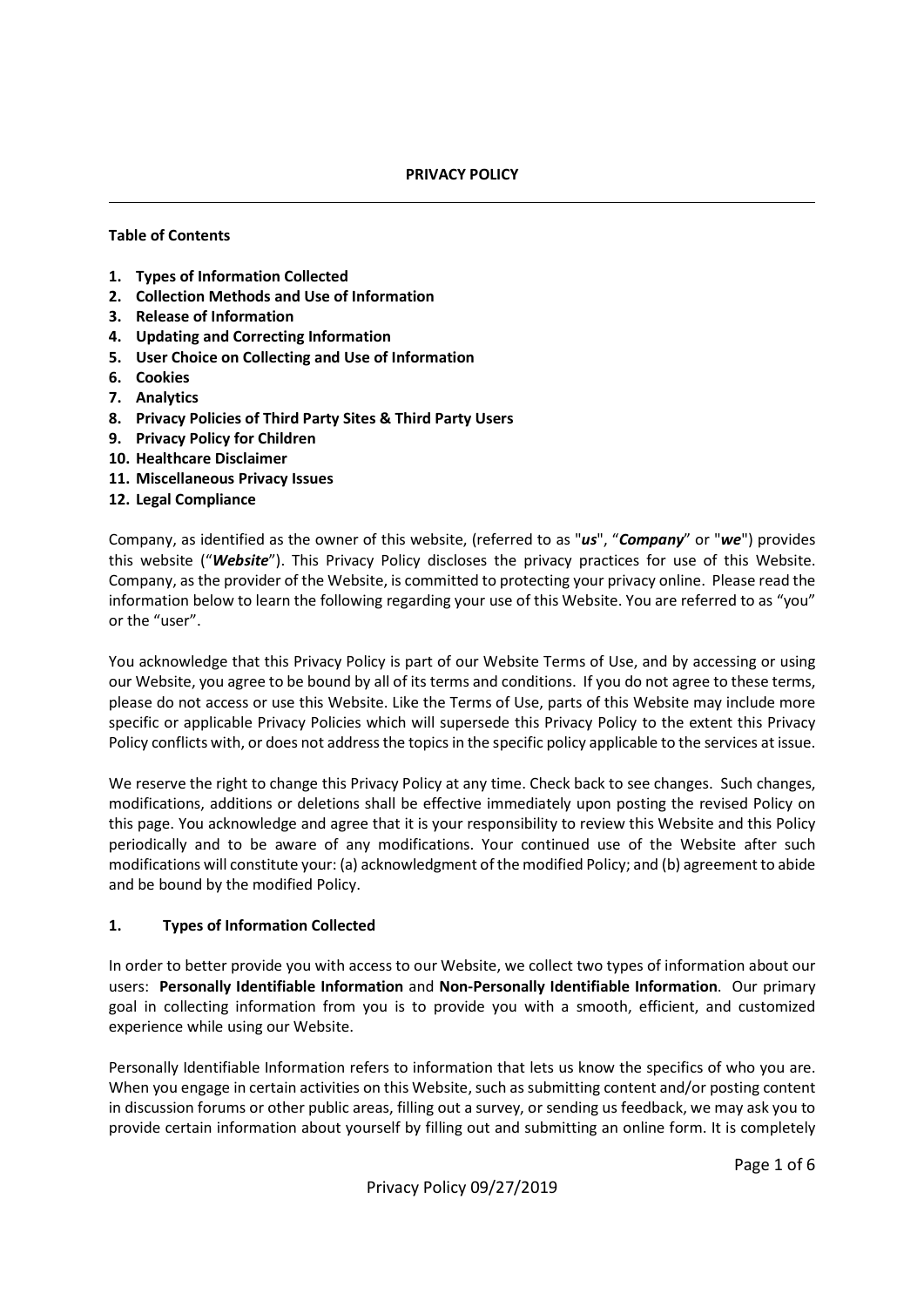optional for you to elect to engage in these activities; however, we may ask that you provide us personal information, such as your first and last name, mailing address (including zip code), E-mail address, telephone numbers, and other personal identifying information. Depending upon the activity, some of the information we ask you to provide is identified as mandatory and some as voluntary. If you do not provide the mandatory data with respect to a particular activity, you will not be able to engage in that activity.

Non-Personally Identifiable Information refers to information that does not by itself identify a specific individual. We gather certain information about you based upon where you visit on our Website in several ways. This information is compiled and analyzed on both a personal and an aggregated basis. This information may include the Website's Uniform Resource Locator ("URL") that you just came from, which URL you next go to, what browser you are using, and your Internet Protocol ("IP") address. A URL is the global address of documents and other resources on the World Wide Web. An IP address is an identifier for a computer or device on a Transmission Control Protocol/Internet Protocol ("TCP/IP") network, such as the World Wide Web. Networks like the internet use the TCP/IP protocol to route information based on the IP address of the destination. In other words, an IP address is a number that is automatically assigned to your computer whenever you are surfing the web, allowing web servers to locate and identify your computer. Computers require IP addresses in order for users to communicate on the Internet.

# 2. Collection Methods and Use of Information

We do not collect any Personally Identifiable Information about you unless you voluntarily provide it to us. You provide certain Personally Identifiable Information to us through the Website when you: (a) sign up for special offers from selected third parties; or (b) send E-mail messages, submit forms, or transmit other information by telephone or letter to the contact information shown on the Website. We will use such information to provide our business services, the Website, and to do our own marketing, including, newsletters, text messages, or other interactions from us. Our marketing efforts may involve the use of third party service providers, programs, or cloud based systems to whom we may provide your Personally Identifiable Information as a part of utilizing their systems or services for our purposes.

In addition, we may also collect, or our third-party ad provider and/or content provider may collect, certain Non-Personally Identifiable Information. This information is ultimately stored in the form of store categories, and, in some cases, specific URLs. We use your IP address to diagnose problems with our servers, and software, to administer our Website, and to gather demographic information. Third-party ad servers may also provide us with summary, but not individual, reports that will tell us how many ads were presented and clicked upon at our Website. We will not provide your Personally Identifiable Information or information about your purchases to third party ad providers. We and any third party ad provider will collect and use Non-Personally Identifiable Information about you, such as your IP address, browser type, the server your computer is logged onto, the area code and zip code associated with your server and whether you responded to a particular ad. Other advertisers may also place banner ads on our Website in the same manner as above, but we will not disclose any Personally Identifiable Information to them.

We will primarily use your Personally Identifiable Information to engage with you directly, but may also use the information to enhance the operation of our Website, fill orders, improve our marketing and promotional efforts, statistically analyze Website use, improve our product and service offerings, or customize our Website's content, layout, and services. We may use Personally Identifiable Information to deliver information to you and to contact you regarding administrative notices, newsletters, or to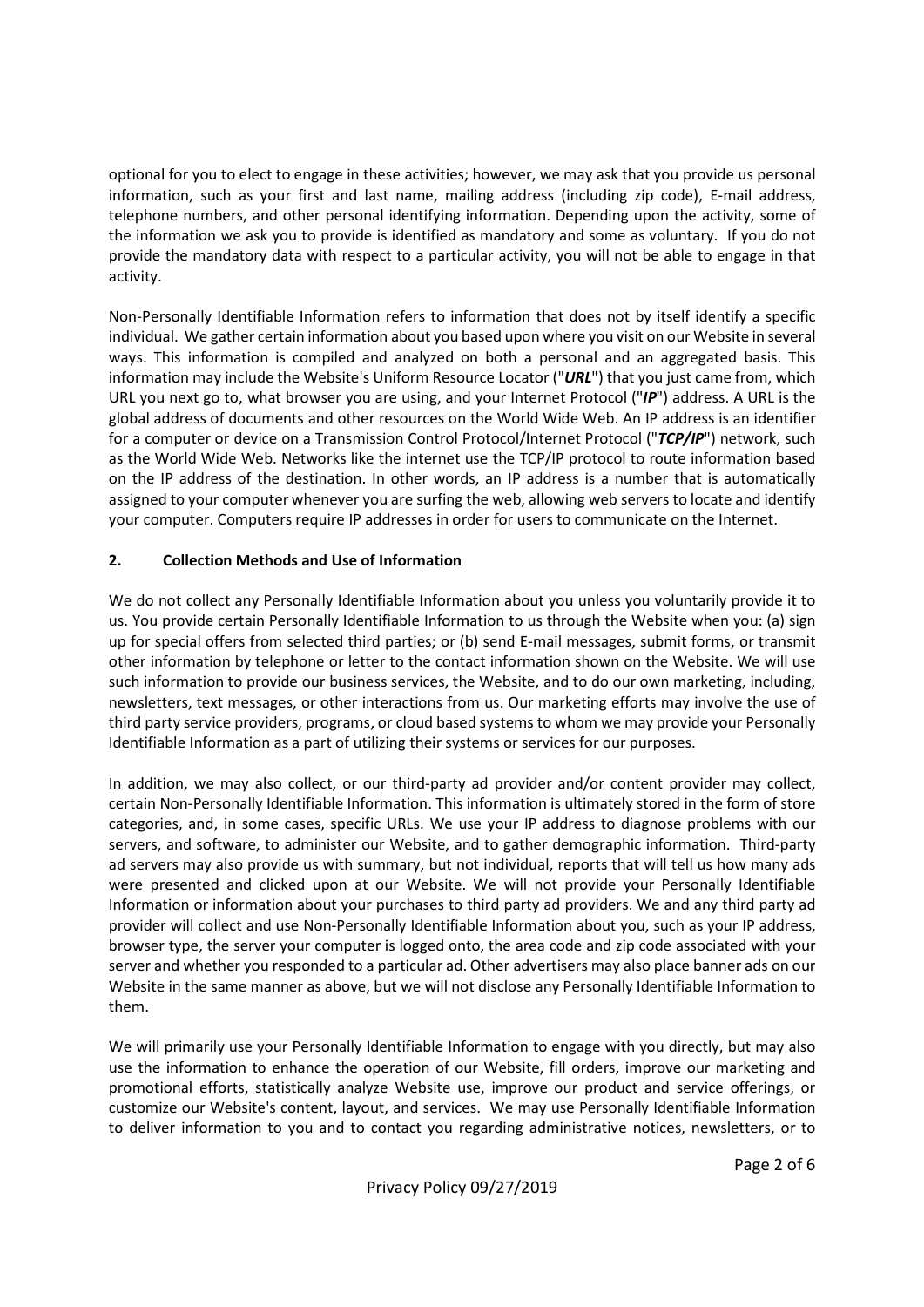provide reviews of our services. We may also use Personally Identifiable Information to resolve disputes, troubleshoot problems and enforce our agreements with you, including our Website Terms of Use, and this Privacy Policy.

# 3. Release of Information

It is important that you take steps to protect your PHI or confidential information. We do not want your PHI or confidential information submitted to us through this Website, and we request that you not submit such information to us through the Website. If you need to provide us with PHI or confidential information, or you have inquiries about your case, matter, or situation, please contact us in person or speak to one of our representatives at the phone number listed on our Contact page.

We will not sell, trade, or rent to others your Personally Identifiable Information which we collect. You may have the opportunity to provide your Personally Identifiable Information to third parties through our Website in order to obtain their services. We will encourage such service partners to adopt and post privacy policies. However, the use of your Personally Identifiable Information by third parties, including our service partners is governed by the privacy policies of those persons, and is not subject to our control.

Occasionally we may be required by law enforcement or judicial authorities to provide Personally Identifiable Information to governmental authorities. We will disclose Personally Identifiable Information upon receipt of a court order, subpoena, or to cooperate with a law enforcement investigation. We fully cooperate with law enforcement agencies in identifying those who use our Website for illegal activities. We reserve the right to report to law enforcement agencies any activities that we believe in good faith to be unlawful.

We may also provide Non-Personally Identifiable Information about your traffic patterns and related Website use information to third party advertisers or our marketing team.

THE HEALTH INSURANCE PROTABILITY AND ACCOUNTABILITY ACT OF 1996 (HIPAA) PROVIDES SPECIFIC FEDERAL PROTECTIONS FOR CERTAIN OF YOUR HEALTH INFORMATION YOU PROVIDE FOR TREATMENT, OPERATION, OR PAYMENT, REFERRED TO AS PROTECTED HEALTH INFORMATION (PHI). WE DO NOT WANT YOU TO PROVIDE ANY PHI TO US THROUGH THIS WEBSITE AND THEREFORE REQUEST THAT YOU NOT PROVIDE ANY SUCH PHI TO US THROUGH THE WEBSITE, BUT INSTEAD CONTACT US BY PHONE OR IN PERSON IF YOU NEED TO COMMUNICATE SUCH INFORMATION TO US.

Because we do not collect or request PHI through the Website, we also do not provide such information to any third parties. PHI that you provide to the Company in person or in the office is governed by the HIPAA release and notices which you will receive in the office, or which may be available on this Website.

## 4. Updating and Correcting Information

We believe you should have the ability to access and edit the Personally Identifiable Information that you have provided to us. You may also access and correct your personal information and privacy preferences by writing us at the address provided on out Contact Us page of this Website. Please include your full name your primary method of contact when you contact us.

We encourage you to promptly update your Personally Identifiable Information if it changes. You may ask to have the information we have for you deleted or removed; however, because we keep track of past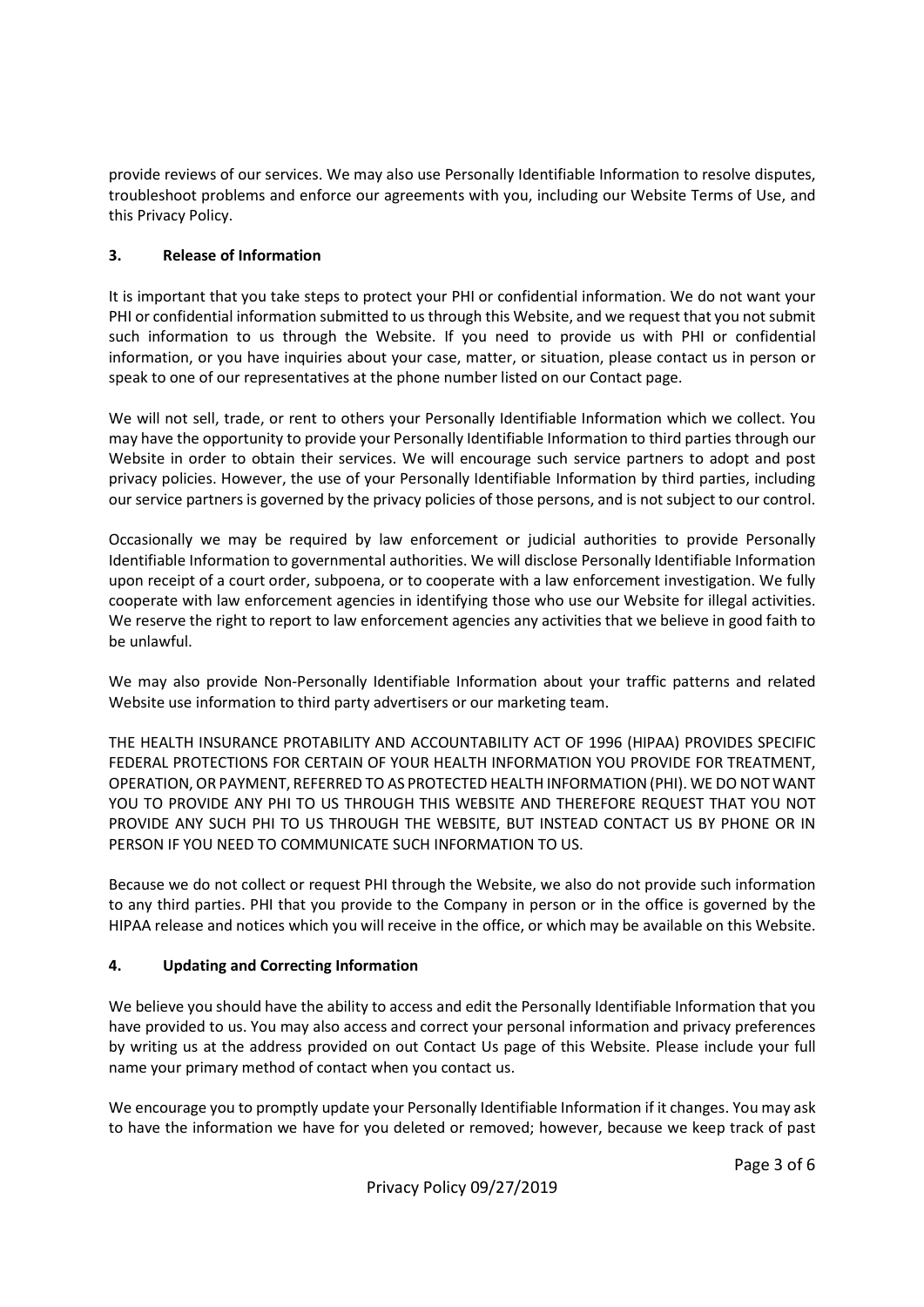transactions, you cannot delete information associated with past transactions or activities on this Website. In addition, we will keep information in backups for system maintenance and integrity and will not delete information from them separately from our data management process. However, such copies will not be accessed or used in the ordinary course.

## 5. User Choices on Collection and Use of Information

Only the Company (or agents working on behalf of Company and under confidentiality agreements) will send you direct mailings and only if we ask for your permissions and you indicated that you do not object to these offers. If you do not want to receive such mailings, simply tell us when you give us your personal information.

You also have choices with respect to cookies, as described below. By modifying your browser preferences, you have the choice to accept all cookies, to be notified when a cookie is set, or to reject all cookies. If you choose to reject all cookies some parts of our Website may not work properly in your case.

# 6. Cookies

When you use our Website, we will store cookies on your computer in order to facilitate and customize your use of our Website. A cookie is a small data text file, which a Website stores on your computer's hard drive (if your Web browser permits) that can later be retrieved to identify you to us. Our cookies store randomly assigned user identification numbers, the country where you are located, and your first name to welcome you back to our Website. The cookies make your use of the Website easier, make the Website run more smoothly and help us to maintain a secure Website. You are always free to decline our cookies if your browser permits, but some parts of our Website may not work properly in that case.

We may use an outside ad company to display banner advertisements on our Website. As part of their service, the ad company will place a separate cookie on your computer. Additionally, other companies which place advertising on our Website may collect information about you when you view or click on their advertising through the use of cookies. We cannot control this collection of information. You should contact these advertisers directly if you have any questions about their use of the information that they collect.

## 7. Analytics

This Website may use a program such as Google Analytics and Facebook Pixel to track visitors to this Website. The program primarily helps measure how users interact with the Website content. The program may store information about what pages you visit, how long you are on the Website, how you got here and what links you click on. This analytics data is collected via a JavaScript or similar programming language tag located on the pages of this Website and is not tied in any way to any Personally Identifiable Information.

The information generated about your use of the Website including your IP address may be transmitted to the third party analytics provider. The information is then used to evaluate visitor interactions with this Website and to compile reports on Website traffic activity for the Website. Neither Company nor its third party analytics provider will ever link or seek to link Personally Identifiable Information provided by you to the Site to the data collected by it.

If you would like to opt out of the analytics program, contact us to discuss the options, if any.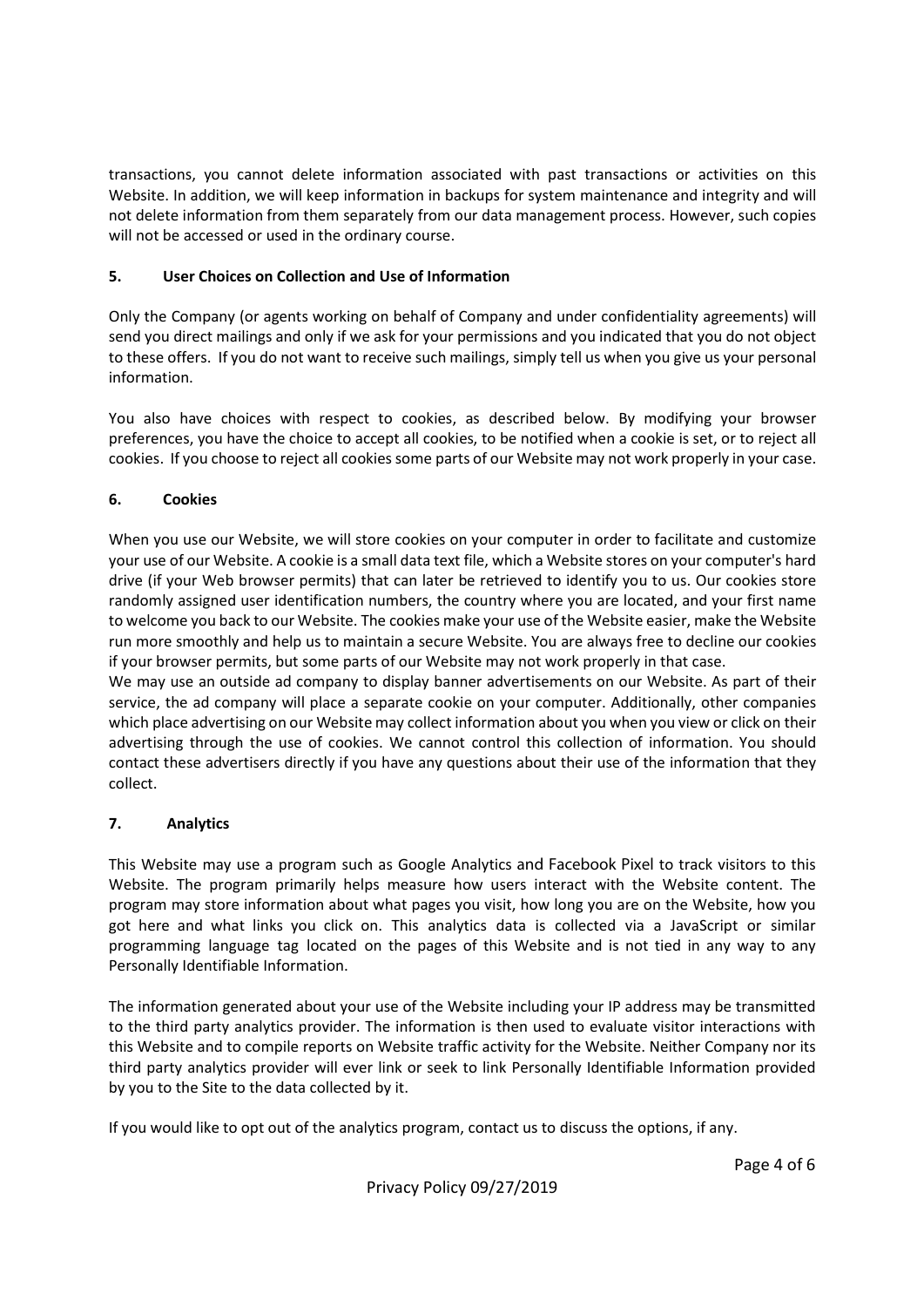# 8. Privacy Policies of Third Party Sites & Third Party Users

Except as otherwise discussed in this Privacy Policy, this document only addresses the use and disclosure of information we collect from you. Other sites accessible through our Website have their own privacy policies and data collection, use and disclosure practices. Please consult each website's privacy policy. We are not responsible for the policies or practices of third parties.

You should also be aware that when Personally Identifiable Information is voluntarily disclosed (i.e. your name, E-mail address, etc.) in the discussion forums or other public areas on this Website, if any, that information, along with any information disclosed in your communication, can be collected and used by third parties and may result in unsolicited messages from third parties. Such activities are beyond our control and this Policy does not apply to such information. Any submissions to chat rooms or other public areas on this Website, if any, are accepted with the understanding that they are accessible to all third parties. If you do not want your comments to be viewed by third parties, you are advised not to make any submissions. Ultimately, you are solely responsible for maintaining the secrecy of your passwords and account information.

## 9. Privacy Policy for Children

This Website is intended for adults 18 years of age and older. Our policy is that we do not knowingly collect, use, or disclose Personally Identifiable Information about visitors that are under 18 years of age. We may offer this Website for people of all ages; however, any use of this Website by a minor must be under the strict supervision of that child's parent, legal guardian, or other adult. We reserve the right to refuse service, terminate accounts, terminate your rights to use our Website, or remove or edit content in our sole discretion.

In compliance with the U.S. Children's Online Privacy Protection Act (COPPA), our services and products are not directed to users under 13 years of age unless accessed under the careful supervision and consent of a parent or legal guardian. Any use by someone under this age is strictly prohibited and will be terminated immediately upon discovery. Further, any personally identifiable information provided by someone under 13 or that identifies someone under this age, will be deleted immediately upon discovery if in violation of this restriction.

## 10. Healthcare Disclaimer

The information presented on our Website is not intended to be medical advice and should not be relied upon as such. If you suspect a healing problem, or other medically related issue, we strongly urge you consult with a qualified physician or hearing professional.

## 11. Miscellaneous Privacy Issues

This Website may have other features that are not mentioned under these privacy policies that may use certain information you provide us. Such features will have policies and procedures that describe the use and protection of that information which will supersede only those terms or provisions in this policy that conflict with the more specific policies and procedures.

If you chose to provide us with PHI or confidential information through the Website, such information will be treated as public information and we will not be maintained as confidential.